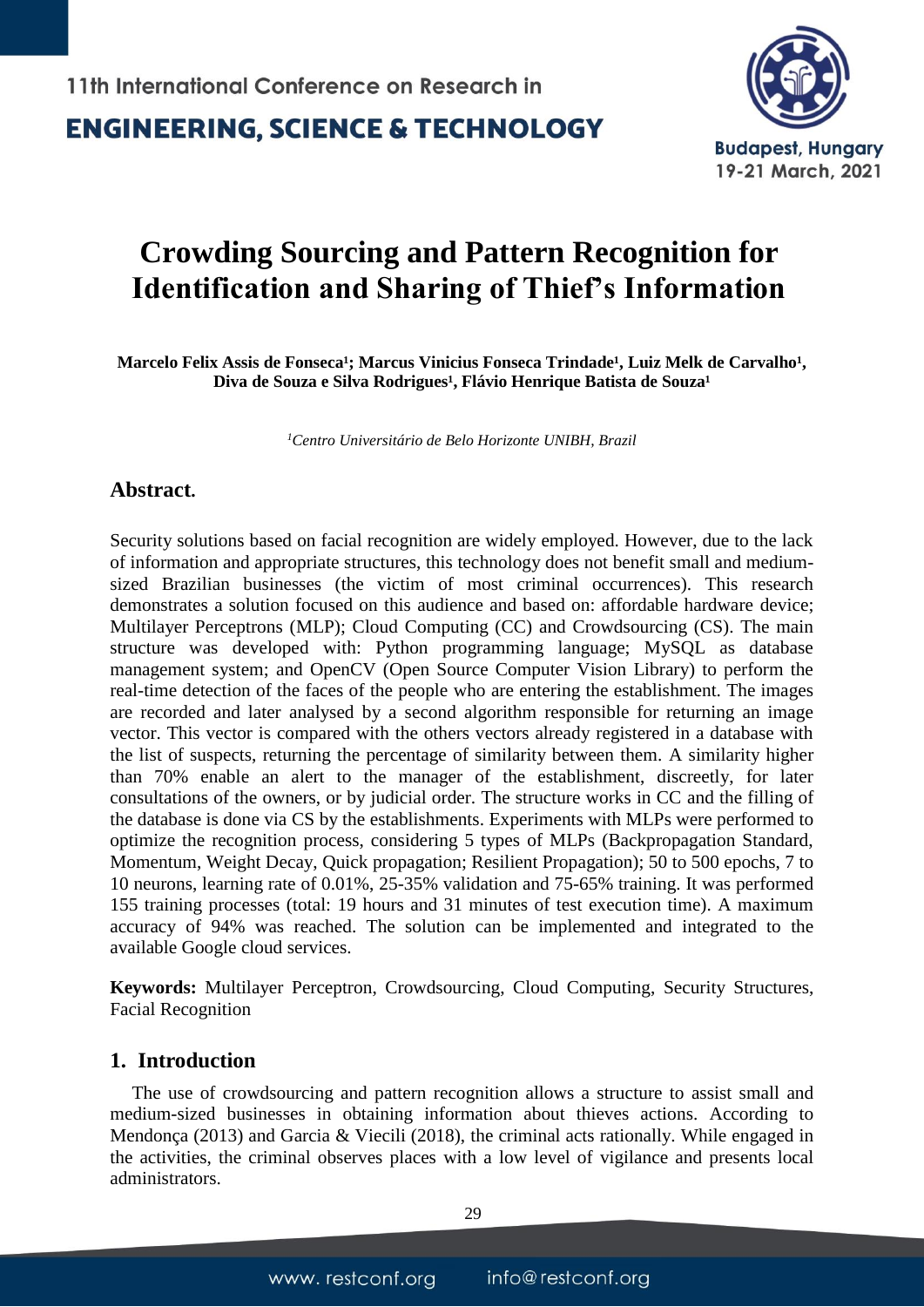

An analysis focused in the agent that intends to commit and/or participate in an illegal activity should be considered as a choice problem involving two variables: the risk of compromising the physical integrity of the agent, and the penalty of overlapping rules with the legal system. It is a clear trade-off between return and risk. However, a study of this situation, based only on a financial point of view would result in an incomplete understanding of the problem, failing to identify many points by which the criminal process operates on small and medium businesses, such as the legal assessment of the process.

The general objective of this research is to demonstrate a structure capable to collect information through Crowdsourcing (CS) and, with the aid of facial pattern recognition algorithms, to feed a centralized database in order to score and identify the facial pattern of thieves. Thus, as specific objectives, can be cited: analyse the process of an establishment theft; designing a structure for a process of gathering information, consolidating and disseminating potential criminals; present a sequence of experiments with pattern recognition algorithms for face recognition and, finally, evaluate the legal terms that apply to the process.

This study is justified by the increase in burglary and robbery rates in small and mediumsized businesses. They don't possess accessible tools for the identification of criminals, figuring a real problem of contemporary society. Fear of assault and violence is the most worrisome and frightening, plaguing 46.7% of traders (Garcia & Viecili, 2018). However, the methodology of crimes committed against small businesses may contain information relevant to the development of computational structures for the dissemination of warnings, since negligent methods on the part of the majority of the mourners at the time of the crime.

Contemporary technological advances must help combat this social problem. According to Du et al. (2019), the concept of pattern recognition can be considered as the development of theories and techniques aiming at the construction of machines or devices capable of presenting characteristics similar to those of beings recognize patterns.

Thus, it is presented a tool option to identify lawbreakers. However, algorithms that use pattern recognition are dependent on the data sets for machine learning. For the consolidation of data, the concept of Crowdsourcing was analysed. The term Crowdsourcing (CS) was originally created by Howe (2006) who defined the concept as an act of developing an activity by a designated agent or outsourcing through a call to a large group of people. CS became a business model using collective intelligence to solve problems or complete activities (Acar, 2019). According to Schwartz et al. (2015), the application of CS provided a simple way to access, supply and generate knowledge, offering benefits to perform services, production of ideas or content from the request of the contribution of a group (Benedek et al., 2015). This study is focused on managing Crowd Sourcing for the recognition of criminals in small businesses among the respective owners of the establishments, in addition to the availability of information by means of Cloud Computing.

According to Baun and Kunze (2019), Cloud Computing is a term to describe a computing environment based on a huge network of servers, whether virtual or physical. There is a demand for the understanding of the volume of data that will be worked (and later the information generated) and the risks implicit to the process. It tends to adapt the best solution, in order to avoid that the user must have the minimum contact with the situation. The focus of the proposed solution is not to prevent robbery or theft, but rather to evaluate the way of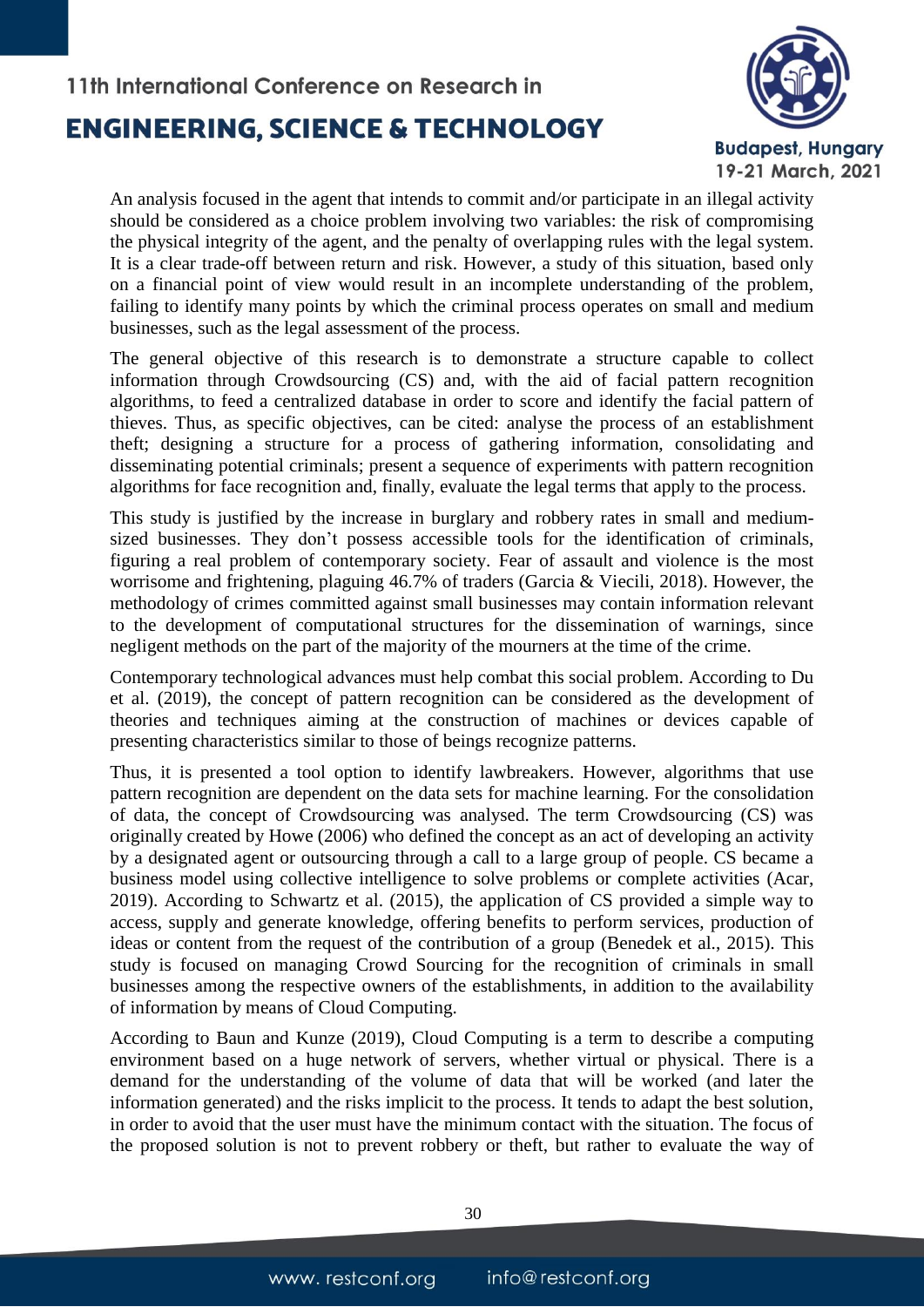

acting and, above all, the availability of relevant and truthful information about this type of crime though the facial recognition.

Based on that, some questions guide this research: what are the possible risk situations that occur during the assault procedure? What would the procedure for a facial recognition solution look like for a criminal, who would not expose the victim and share relevant information about the occurrence? Which performance the chosen algorithms can have of good relevance to be used in this type of research? How should it be, and what should be considered by the police force in the information that will be released? Such questions will be addressed throughout the present paper.

### **2. Methods**

This paper represents an experimental evaluation. The results are presented in stages:

- Stage 1: An overview of the business rules of the proposed system is demonstrated, where the activity sequence is defined. The algorithm language for face recognition and the storage in a local database is already addressed. The necessary structure for the system is presented, where the software for facial recognition and the types and set of equipment (in detail) are defined;
- Stage 2: A battery of tests with the algorithms is performed. A reference database was evaluated in order to identify the pattern recognition structure that most closely resembles the ability to understand facial recognition. The objective of this experiment is to measure the efficiency of each structure by measuring the accuracy of the AUC (Area Under the Curve) and the processing time taken;
- Stage 3: The behaviour of the proposed solution is evaluated, analysing the impacts to those involved, through the information entered in the database by the users themselves, to make a study of how the risk situation by region can be presented in the form of results. In this evaluation, the use of Cloud Solutions is demonstrated.

In addition, the legal consequences of the proposal are discussed.

### **3. Results and Discussion**

#### **3.1 Overview of the proposed work**

The proposal is a development of an application to assist small and medium-sized businesses where it will have a mechanism to identify, through cameras, people entering the establishments, storing their identification as vectors in a local database.

Figure 1 shows the process of capturing a user's image that occurs until it is stored in the database. Figure 2 shows a hypothetical arrangement of the equipment used in the solution. Thus, the characters of the process are defined. The user is the person that will have access to the images. It will be the responsibility of the owner of the business the identification of the "vectors" that store the information obtained in a secure database, since it can be used in cases of judicial verifications of the image disclosure.

Based on a classical closed-circuit television (CCTV) system, a collect process will be performed, with a database that has features similar to facial patterns, so that facial patterns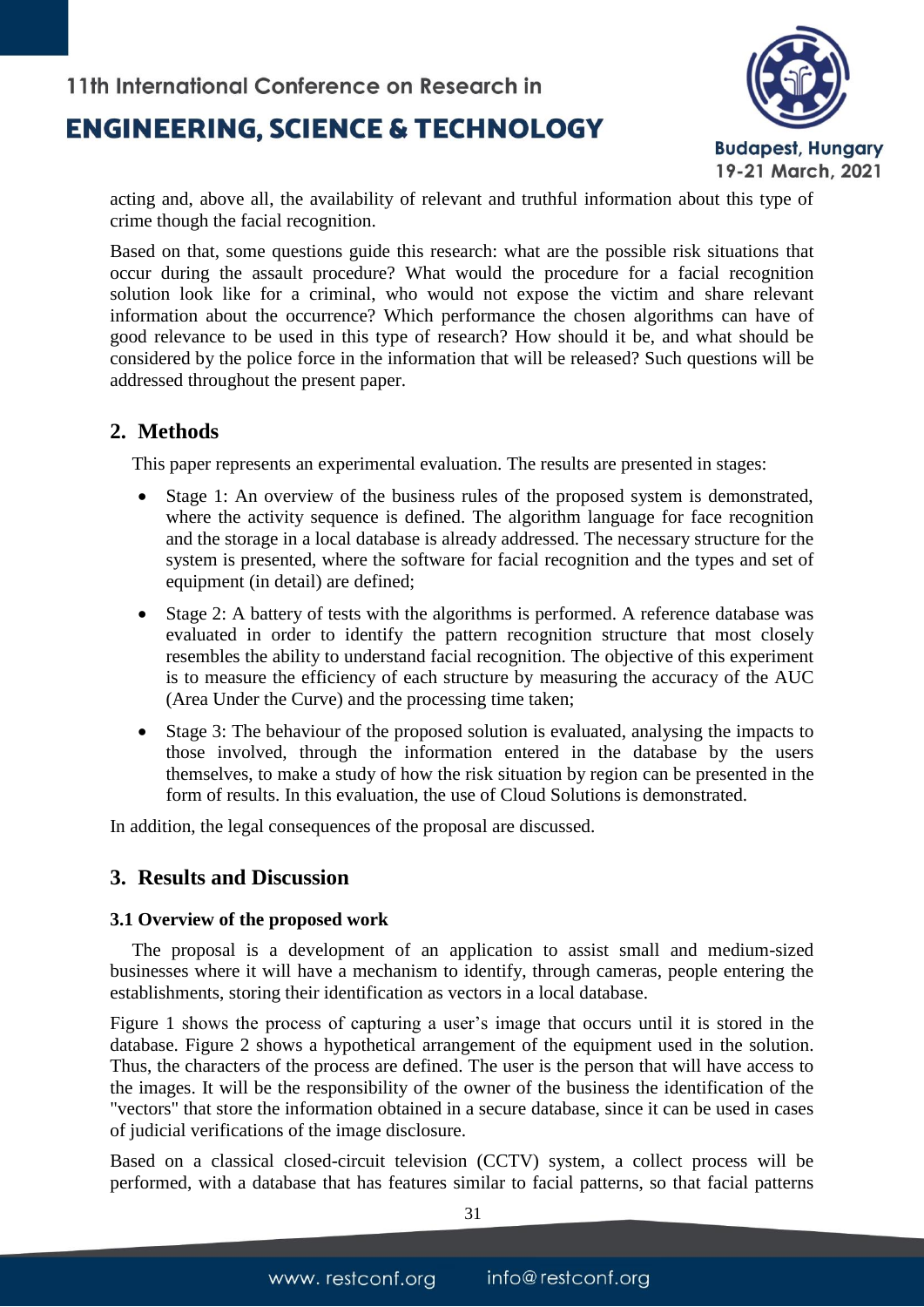## **ENGINEERING, SCIENCE & TECHNOLOGY**



can be analysed. This database will be called "test", where it will test with cameras (of poor image quality) considering: it is a project aimed at small and medium-sized establishments, where they do not have cameras with good quality (HD - High Definition or 4K), and at the end a battery of tests with regard to the accuracy of the algorithm used for facial recognition, such as test addressed hypotheses of low, medium and high visibility.

The owners of the establishments would have a simple and safe interface (only they will have access).



*Figure 1: Image Capture Process*

*Source: (authors)*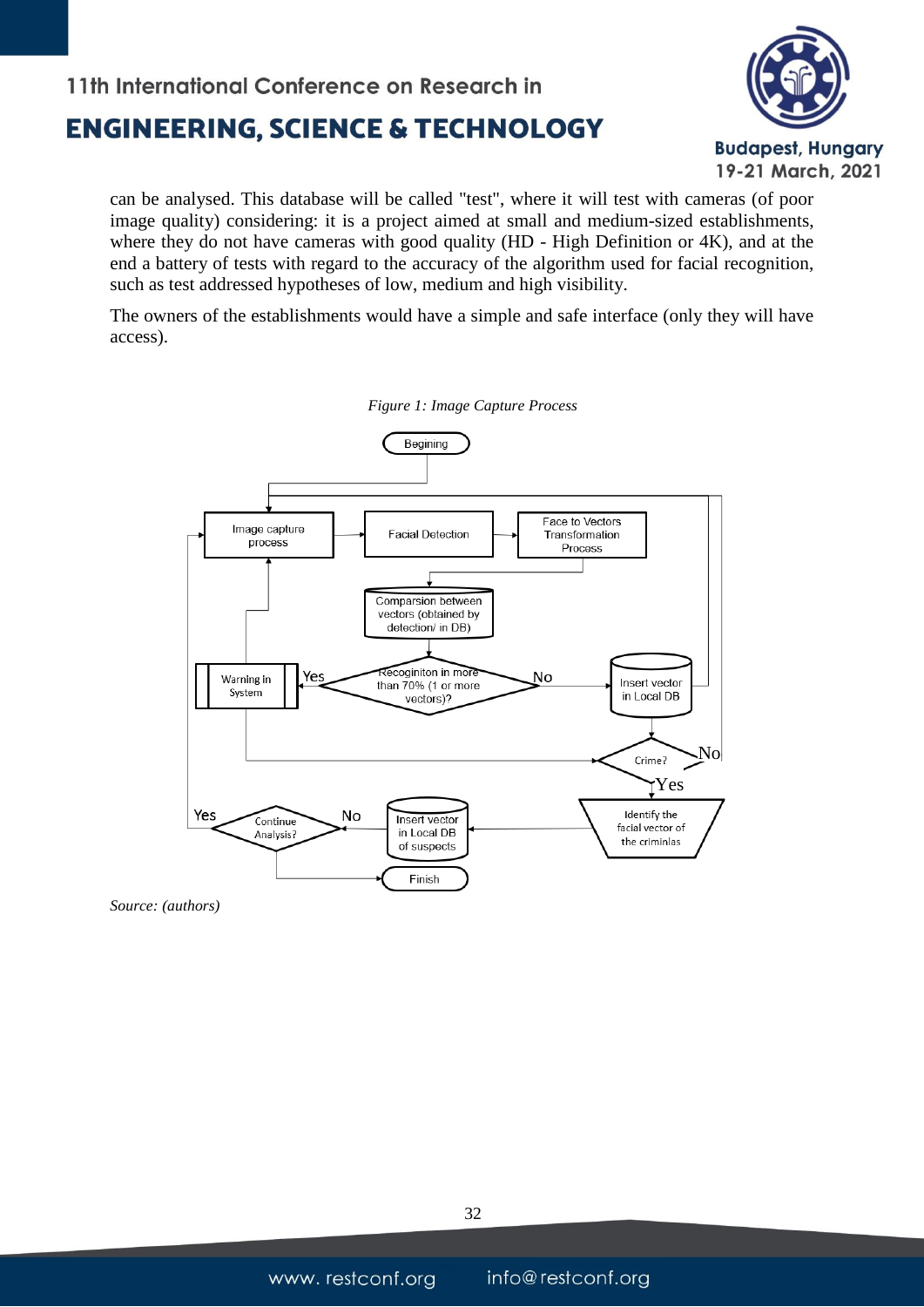



*Figure 2: Hypothetical Arrangement*

This interface allows sending the videos of the security cameras in relation to the happened assault and will feed the test database. It is a responsibility of the owner of the establishment: send of the videos, which later could serve as an aid to the authorities, where there will be a term of responsibility to be defined, because with unauthorized disclosure of the citizen, the citizen may file a lawsuit against damages and injuries. The main structure of this project will be developed with Python programming language, the MySQL is used as database management system, where will be stored the facial vectors and incorporated into the proposed application and the OpenCV (Open Source Computer Vision Library – according Spizhevoi and Rybnikov (2018): developed by Intel in 2000 is a library that has data structure modules, linear algebra, GUI, image and video processing, among others).

Through the algorithm developed in OpenCV, it is possible to perform the real-time detection of the faces of the people who are entering the establishment. This image will be recorded and later analysed by a second algorithm responsible for returning an image vector. The image vector will be compared with the others vectors already registered in the database of suspects, returning the percentage of similarity between them. If the similarity is more than 70% an alert will be issued to the manager of the establishment discreetly for later consultations of the owners, or by judicial order.

#### **3.2 Facial Recognition Experiments based on MLP**

OpenCV is a library tool with algorithms for the recognition process. Considering the proposed work, it is relevant to make an evaluation of the algorithms performance. The proposal of these following results is to evaluate the performance of structures based on MLP.

*Source: (authors)*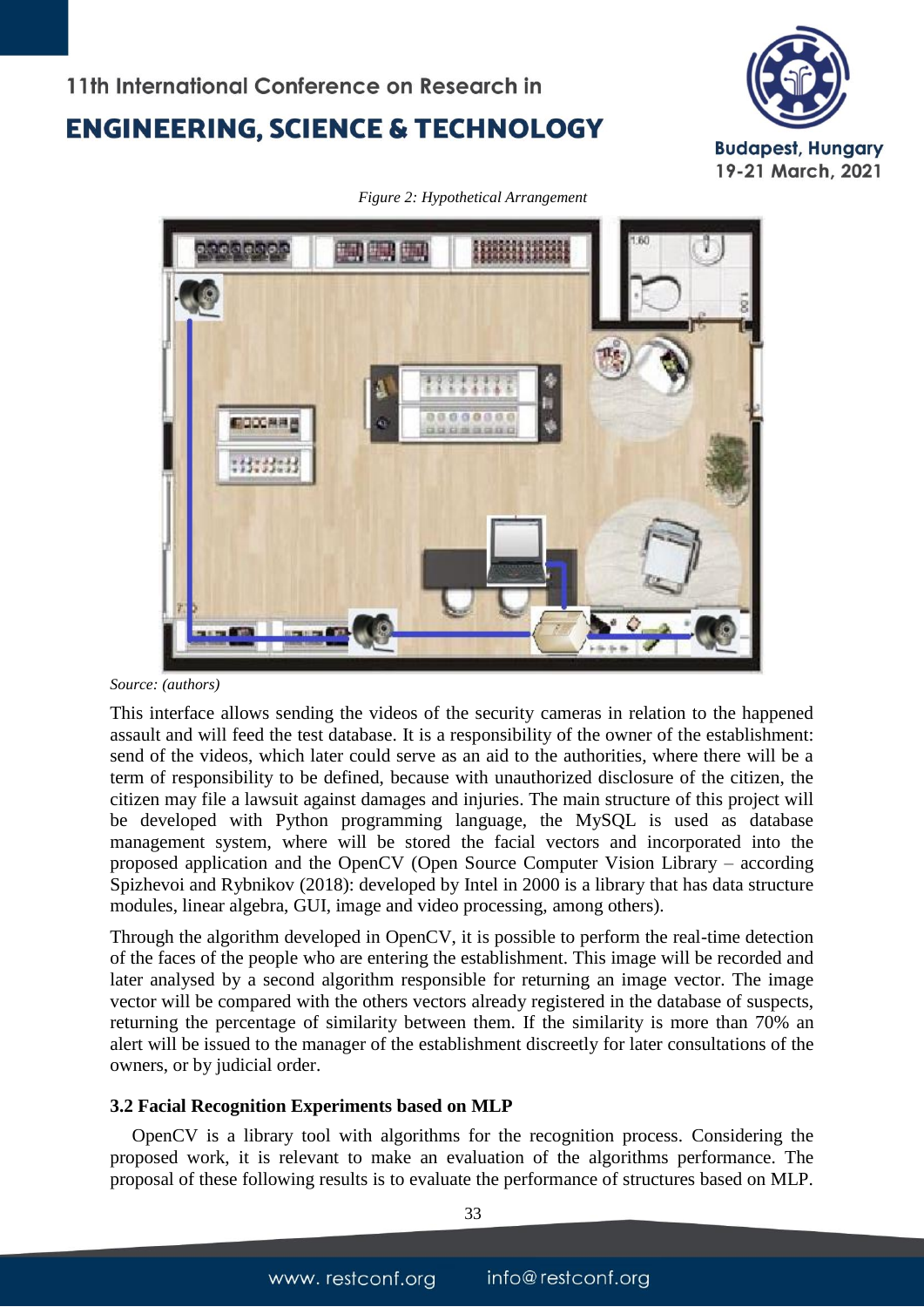## **ENGINEERING, SCIENCE & TECHNOLOGY**



The valuation performed is based on the AUC of each structure. The motivation of this experiment, as already mentioned, is to recommend the best structure (in a matter of time and quality of response measured by the AUC) to be used in the solution. With poor quality cameras or small storage and processing spaces, the solution to be implanted should maintain the capacity of evaluation, in face of a bearish structure.

During the process of selection of the algorithm that will integrate the core of the facial recognition solution, a definition of the experiments to be performed was previously made.

An analysis of the dataset to be used (its characteristics and singularities) was performed. Then a process defined the rules of the experiments. So, it was performed a sequence of experiments that correlate the Area Under Curve or AUC of each algorithm and the processing time spent, to have an analysis of the efficiency of each pattern recognition structure option.

#### **3.2.1 Previews Dataset**

Before starting the training of the MLP neural networks considering the different types (Backpropagation Momentum, Backpropagation with Weight Decay, Quick propagation and Resilient Propagation), it was obtained a facial data set on the website www.cs.umass.edu/lfw/. It contained 123 images, being 90 images of only person with different angles, and 33 images of different people. It was necessary to perform a process of evaluation of the facial dataset because it was not possible to use all images. There is a limitation on the algorithms that performed the experiments, and there is a need for all images to be in the same dimension.

The respective dataset consists of images of two dimensions (in pixels) 150X150px and 250X250px. In a process of transformation of the image into individual pixels, 67,500 pixels were obtained referring to the images of dimension 150X150px, and 187,500 pixels referring to the dimension of 250X250px. Having this limitation in view, the dataset was organized with images of dimension 150X 150px. Such criterion was chosen by the largest amount of images at this dimension. A total of 20 images of a single person were obtained, and 20 images of different people, bringing a balance between the images.

#### **3.2.2 MLP Structure Calibration Experiments**

A sequence of experiments was proposed. The first tests were done with the Backpropagation algorithm, working with 6 images of a certain person, but with different angles, and 2 images of different people from the first image, varying between: 50 to 500 epochs; 2 to 6 neurons; Resampling options: 25% validation and 75% training; 35% validation and 65% training.

It was obtained an average run time of 4:24 minutes and these experiments reached AUCs lower than 0.3. For these experiments it was not possible to calculate the degree of similarity between the images. With an average of 40 tests in this first moment, some analyses were made regarding the parameters of the algorithm, concluding that:

- It was necessary to balance the images since the imbalance between them was directly influencing the AUC.
- The number of neurons was insufficient for the classification process via MLP.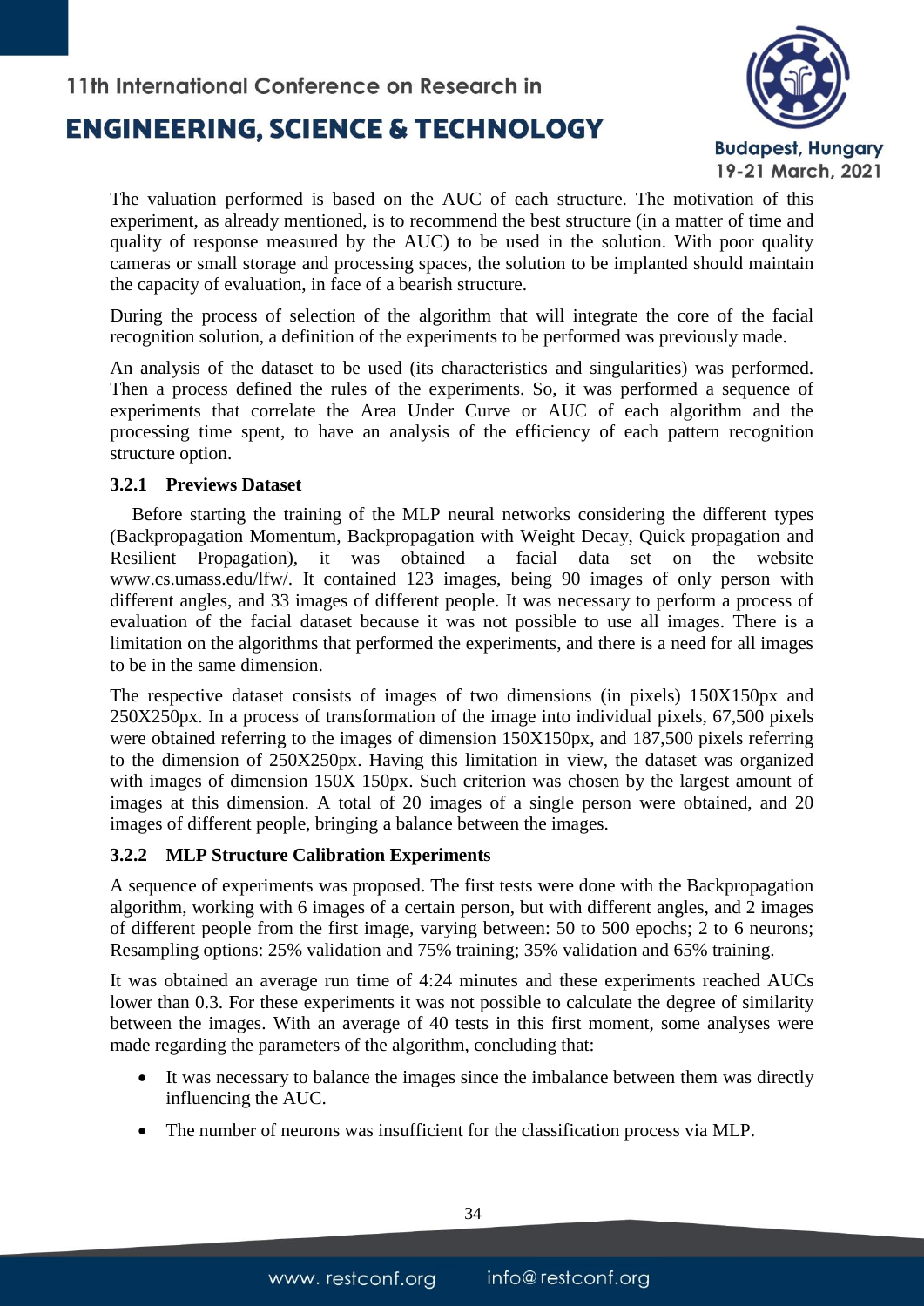

In the second test, using the Backpropagation algorithm and a balanced dataset between 10 images of objective and 10 other images, with the configuration: 50 to 5000 epochs; 7 and 10 neurons; 25% validation and 75% training; 35% validation and 65% training;

The AUC results ranged from 0.35 to 0.85. Taking those configurations as reference, it was proposed to use 20 images of the same person, and 20 images of different people for training. In a third test, it was possible to observe that the number of epochs was directly influencing the execution time of the algorithm, as shown in figure 3. However, it is possible to assimilate that the largest number of epochs is not precisely a guarantee of better AUC, as observed in figure 4, figuring a efficiency question.



*Figure 3: Time variation by epochs, resampling and neuron*

Configurations (Epochs x Resampling x Neurons)

*Source: (authors)*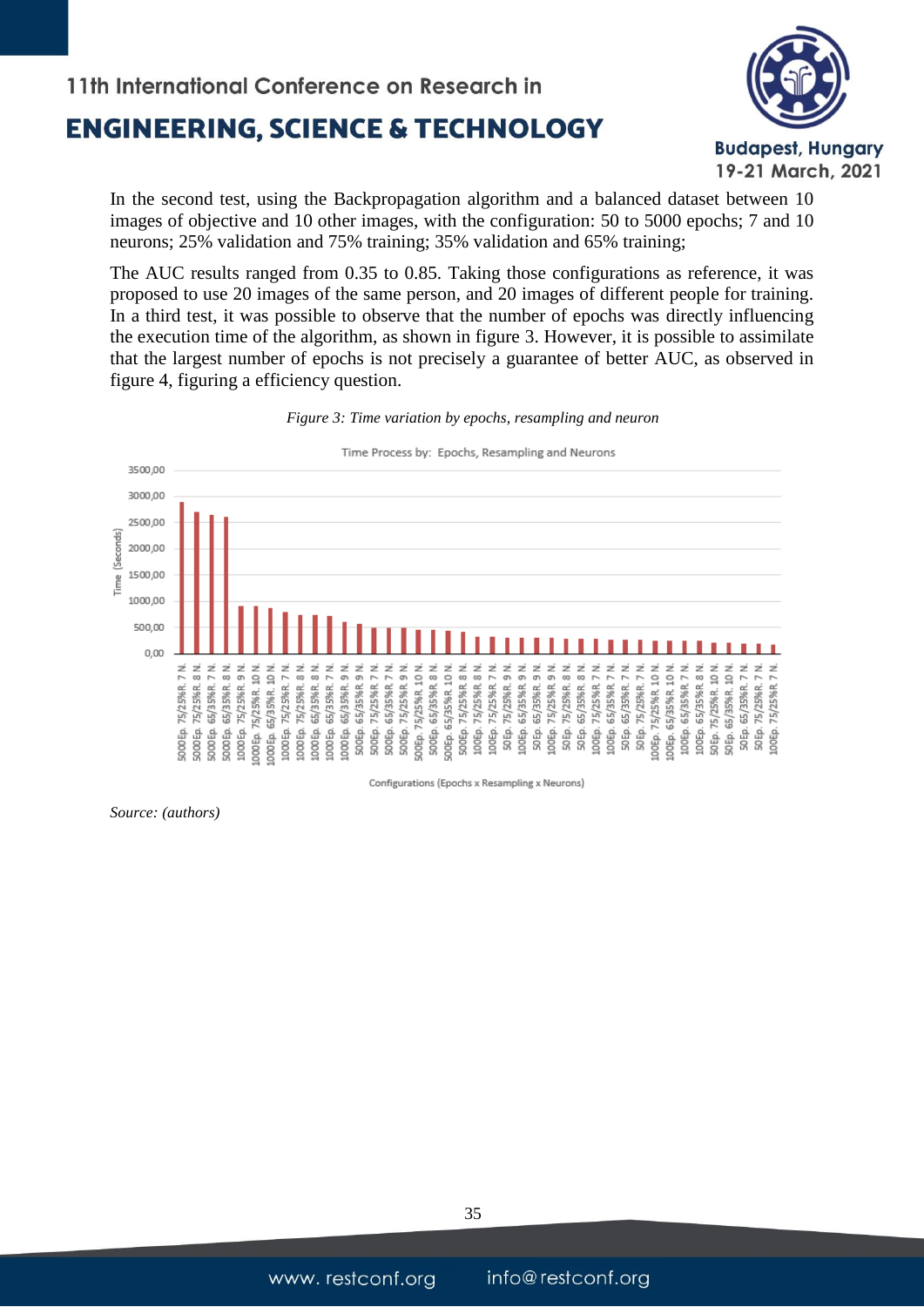

*Figure 4: AUC variation by epochs, resampling and neuron.*

AUC Variation by: Resampling, Epochs and Neurons



*Source: (authors)*

Since the variations from 1,000 to 5,000 epochs have a training process achieving an execution time from 10 minutes to 50 minutes, the continuation of these respective epochs did not become viable, since the execution time was not influencing in a relevant way or positive in the AUC.

#### **3.2.3 Efficiency Experiments**

The previously process has guided the training with the other types of algorithms (Backpropagation Momentum, Backpropagation with Weight Decay, Quick propagation and Resilient Propagation). It was started in the following configuration: 50 to 500 epochs, 7 to 10 neurons, learning rate 0.01%, 25% validation and 75% training;35% validation and 65% training.

The graphs of Figures 5 and 6 show a box plot of the AUC and the time spent of those structures. In an analysis of the figure 5, it is observed that the algorithm Quick Propagation had a the best result when compared to the others (with maximum AUC of 0.9444).

Its concentration varies between 0.7529 in its minimum value within the concentration, and 0.9255 in its maximum value within the concentration. It is also observed that this is the best concentration in relation to the other types.

Its AUC average reached 0.8571, figuring as the best average in relation to the other types of trained algorithms and has a minimum AUC of 0.5833 making the second algorithm with the best minimum AUC.

The type Backpropation with Weigh Decay did not obtain a result so relevant in relation to the other types. It is observed that its maximum AUC is 0.8125, with its concentration varying between 0.6883 as the maximum value and 0.5178 in its concentration. The mean AUC of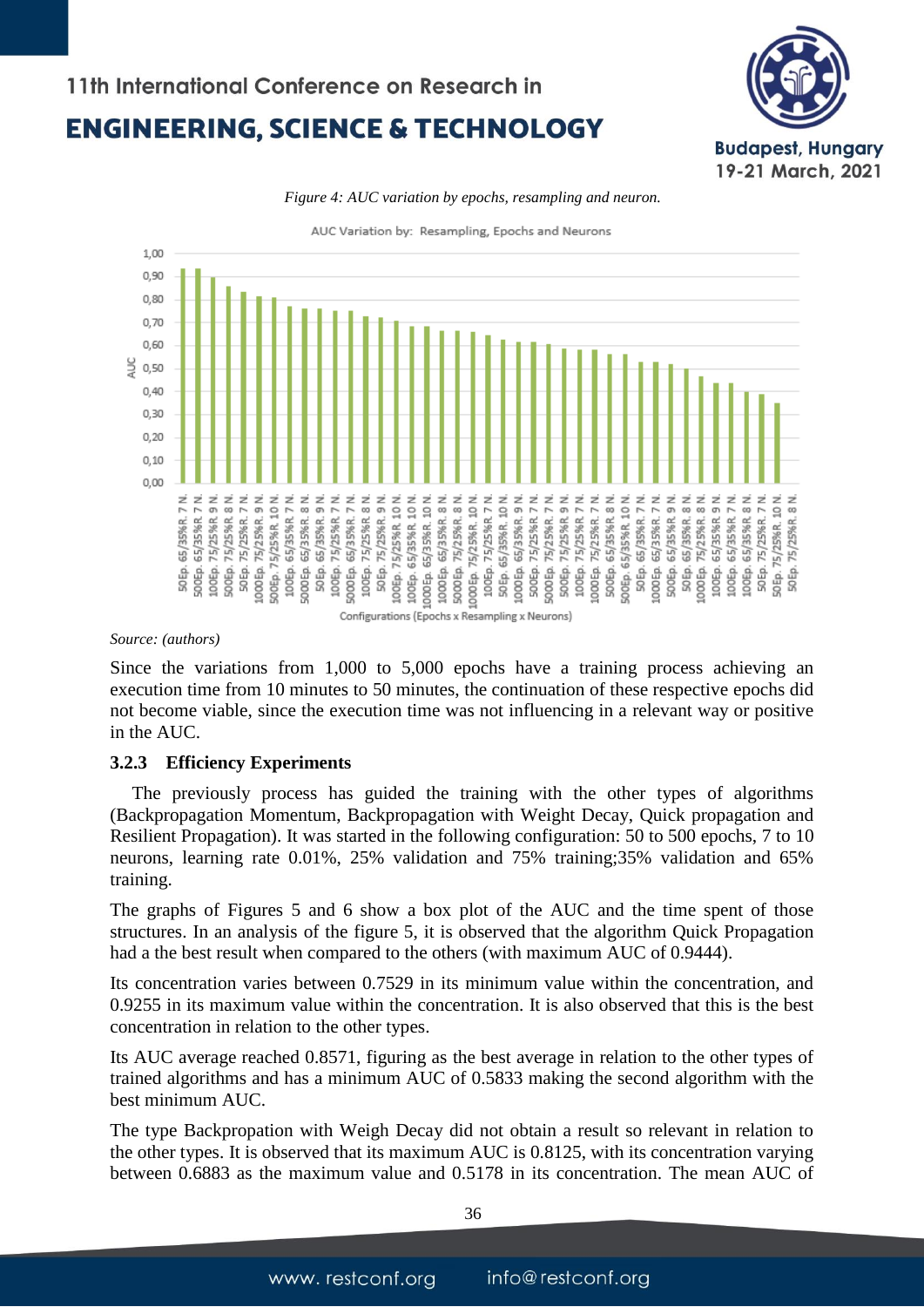### **ENGINEERING, SCIENCE & TECHNOLOGY**



this type was 0.6041, and the second algorithm with one of the lowest AUC was the lowest, reaching 0.3650.



*Figure 5: AUC variation by MLP type*

*Source: (authors)*

The Resilient propagation algorithm has a maximum AUC of 0.9444 compared to the Quick Propagation and Backpropagation algorithms. It represents the highest AUC obtained during the training process of the algorithms. The AUC concentration ranged from 0.875 to 0.7366,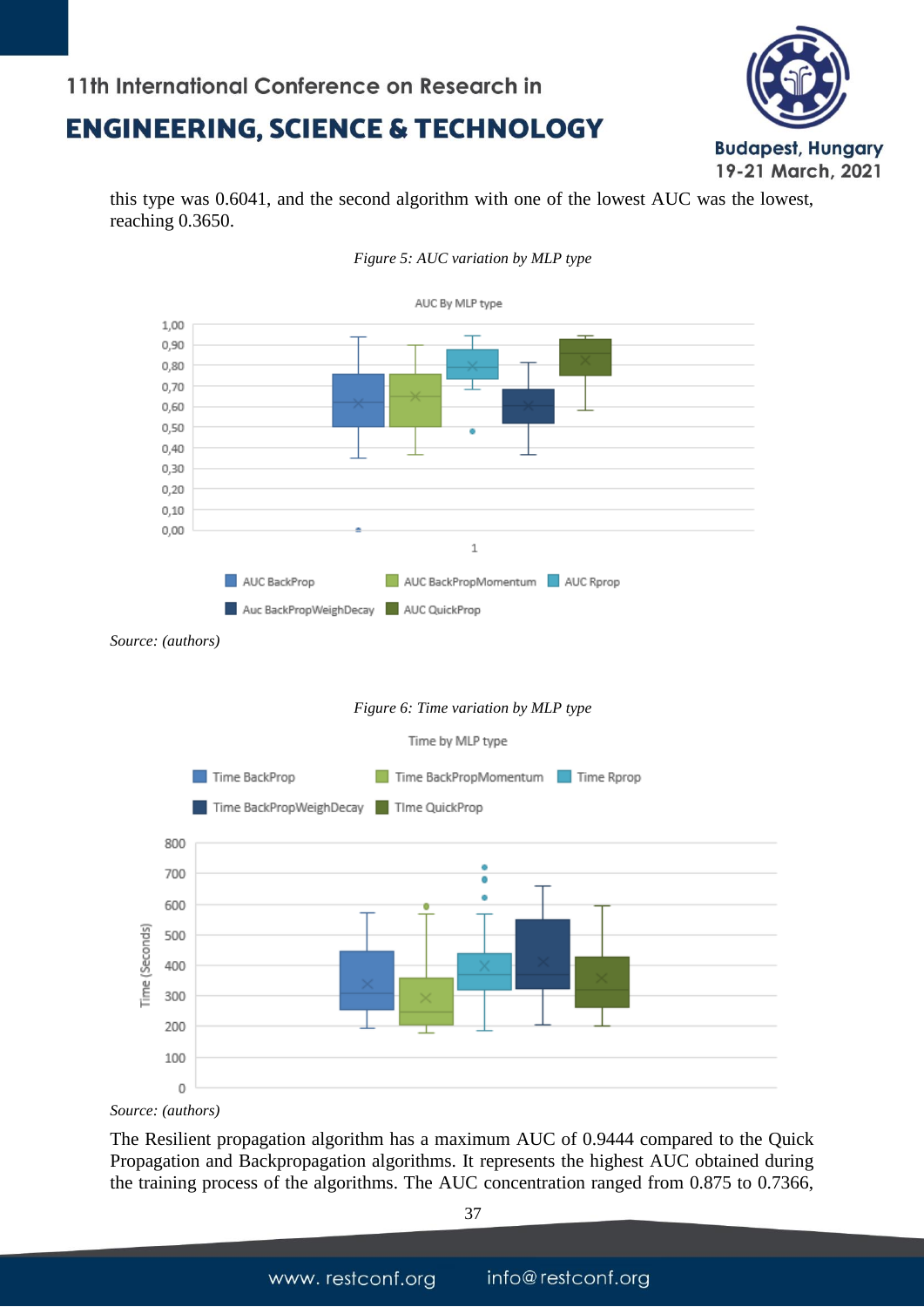### **ENGINEERING, SCIENCE & TECHNOLOGY**



with the lowest variation being related to the other types. However, its mean is lower than the Quick propagation. The mean AUC is 0.7928 and the minimum AUC value is 0.6833. Note that there is a point outside the curve of the Resilient propagation algorithm, which means that it is not possible to have control over this point since it has moved away from the concentration, maximum, minimum and average value of the algorithm. This point corresponds toan AUC value of 0,4791.

The types Backpropagation Momentum and Backpropagation presented a slight difference in the concentration of AUCs.The Backpropagation Momentum algorithm varies its concentration between 0.7589 and 0.4992, with the average AUC of 0.6462, losing in the maximum AUC that reached the AUC of 0.9, but gaining in the minimum AUC with the value of 0.3666. The relationship between the Backpropagation algorithm and its AUCs concentration is between 0.76 and 0.50, but the result of the average of this algorithm was lower than the Backpropagation Momentum, with a value of 0.62, but there is a gain in relation to AUC maximum with 0.94, emphasizing that the AUC is equal for the types Quick Propagation and Resilient propagation, but loses in the minimum AUC relating to the Backpropagation Momentum. The Backpropagation had an outlier at 0.0.

#### **3.3 Final Structure Definition**

After Analysing the options of algorithms of pattern recognition, the other questions of the structure of the proposed solution are verified. A camera with integration to a Raspberry hardware for the identification of the faces was considered in the development of this work. The integrating of the Raspberry/camera can be obtained by the Raspberry PI camera. It is supported byRaspberry models PiB,  $B +$ ,  $A +$ , 2.3B +, with a mean cost of R\$ 240.00. This camera generates images up to 3,280X2,464px. The tests with the MLP algorithms were made with 150x150 pixels images and based on that it is necessary to configure the camera to capture images at a resolution of 150X150pixels.

As the focus of the camera is fixed, it is appropriate to position the camera strategically in order to capture images of any people entering the establishment, with enough face identification capability. A micro SD card with at least 64GB of storage space for the Ubuntu MATE OS install (OS) for being complete and compatible with the Raspberry Pi 2 and 3, together with a keyboard, mouse, monitor with HDMI input and cable HDMI, 5V source with micro USB output, Raspberry PI 2, desktop or notebook with card slot, requirements for the installation of Raspberry Pi according to the site www.robocore.net/tutoriais/instalandoubuntu-na-raspberrypi.html, OS installation on Raspberry is done through the desktop or notebook.

The Raspberry it then connected to a computer/laptop for the installation of Python 3.6, because the MLP algorithm should be implemented in this language by reference to treat algorithms of facial recognition.

A network of at least 10Mbps of download and upload speed is necessary. It is worth mentioning that the operators in Brazil do not offer the same speed of download and upload. The upload is only 10% of the download and in this case a negotiation with the operator is necessary so that the 10Mb of uploading is guaranteed. Besides, if this amount of uploading is not guaranteed, there may be delays in sending the images to the cloud database service, since the images taken by the security camera can be generated up to 3280X2464px.Even with the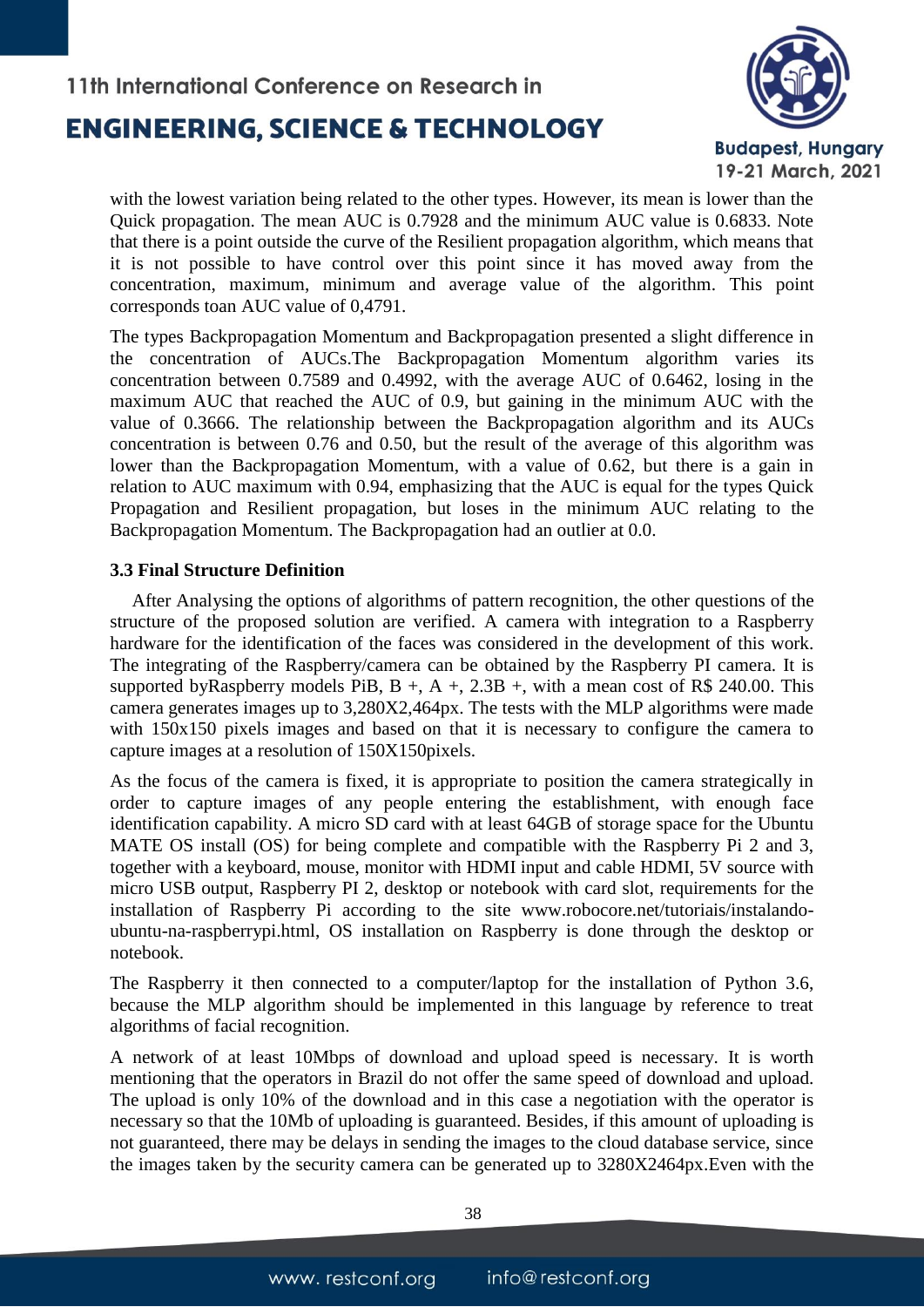## **ENGINEERING, SCIENCE & TECHNOLOGY**



transformation of the images into matrices providing a smaller and redundant size, the upload is still affected and consequently the sending of the images is also affected, thus directly affecting the response time of the bank, and damaging the process as a whole.

Starting from the principle where the face of the citizen is recognized by the application developed and integrated in Raspberry, the image is sent to the Cloud database service to be stored and future consulted. In this work, for example, the Cloud service offered by Google was used.

This service is billed based on machine type parameters, virtual CPUs, RAM (GB), maximum storage capacity, maximum number of connections, price per use prolonging in (US \$). In a simulation using machine type db-f1-micro, with shared virtual CPUs, 0.6 RAM (GB), maximum storage capacity 3,062 GB, maximum number of connections 250, price per use prolonging in (US \$), the price of this simulation has the total cost of US\$ 11.50 per month, with the possibility of paying this service per hour.

Also, Google offers US\$ 300.00 for users to use in any of its services, being an opportunity to be dismembered. The application can still expand to an application using the result of the algorithm as an aid to the police.

Finally, the complete process is: The face of a person entering the establishment is detected with the facial recognition algorithm integrated with Raspberry along with the establishment's camera.

After the detection of the face the algorithm instantiates the database with the detected image at the moment, thus, not being able to have a resemblance to some criminal already registered in the base. After the first instance in the base, the algorithm is able to calculate a similarity between the person who has just entered the establishment with the database.

Returning results after people enter the establishment, it is possible to create an application that issues a warning to the owner of the establishment via SMS or WhatsApp, or even a partnership with the local police, letting the police themselves take action. The process is exemplified in the diagram of Figure 7.





*Source: (authors)*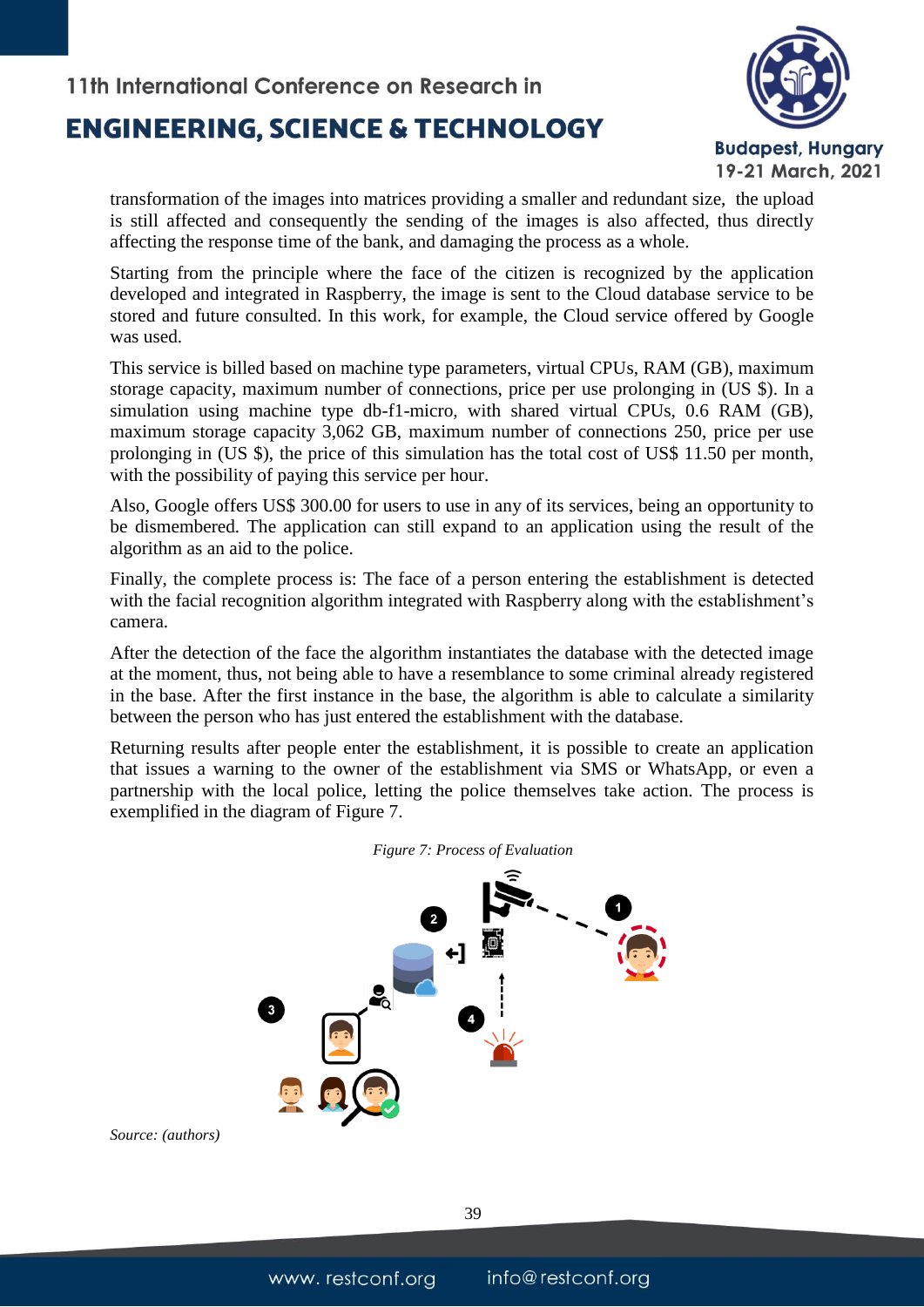

#### **3.4 Legal Implications**

Even with the structure defined, legal issues should be mentioned. The silent use of image or presumed consent is the most commonly practiced, although images of public persons are divulged every day in means of information dissemination, such as magazines, newspapers, among others, using as justifies the merely informative or educational use of the image, which is free in most countries. This use of the image for information purposes is lawful in Brazil and is linked to the collective right to freedom of information, which states that everyone has the right to inform and be informed.

On the one hand there is freedom of expression and the collective interest in access to information, and on the other hand it is necessary to consider possible situations of consumer embarrassment in the establishment, the right to privacy, as well as the objective honour of the citizen arrested in semi-open or open regime. Therefore, it is extremely important to consider the use that will be made of the image of third parties, according to Law 13.541/2003 applied in the state of São Paulo, determines the fixation of information boards at the entrance and exit of the monitored environments in these boards should contain the words "The establishment is being filmed" (Garcia & Viecili, 2018).

The images are confidential and protected in accordance with the law, the other laws that must be taken into account are officially recognized by the Brazilian civil code, in the Federal Constitution, art. 5, item X, the law provides that "privacy, private life, honour and image of persons shall be inviolable, assured the right to compensation for material or moral damage resulting from their violation". However, it is not taken into consideration only the public exposure of a person's image to declare the direct violation of image according to the terms present in the Federal Constitution, art. 5, item X. In Brazil, a criminal action only takes place when the "victim" has evidence that the use of his image caused some real damage or damage in his life resulting from a certain action. In a legal and technological analysis is that the images will be stored in the cloud, already with the precept of people who have committed some crime. The security and reliability of the cloud service must be guaranteed, as it is a service aimed at society, which requires a greater evaluation of laws and terms.

### **4. Conclusion**

The proposal developed in this work demonstrates one of the steps of the technology for the inhibition of robbery actions, configuring a solution option to protect society. The definition of the structure was based on solutions that are coherent with a situation present in small and medium-sized trades (low-power hardware, lack of information about technologies and access to contemporary innovations) Some MLPs structures do not have obtained a satisfactory results.

It was performed 155 training with a total of 19 hours and 31 minutes of execution time in the experiments. The solution can be implemented integrated to Google cloud services offered.

Finally, it is important to note the strong legal analysis demand of the involved processes. Such question It demands a thorough analysis and discussions with competent authorities, and if the information collected should be used by the police force.

As a future work of this project, a study with respect to the population of the database, when repairing the flow chart of the image capture process.